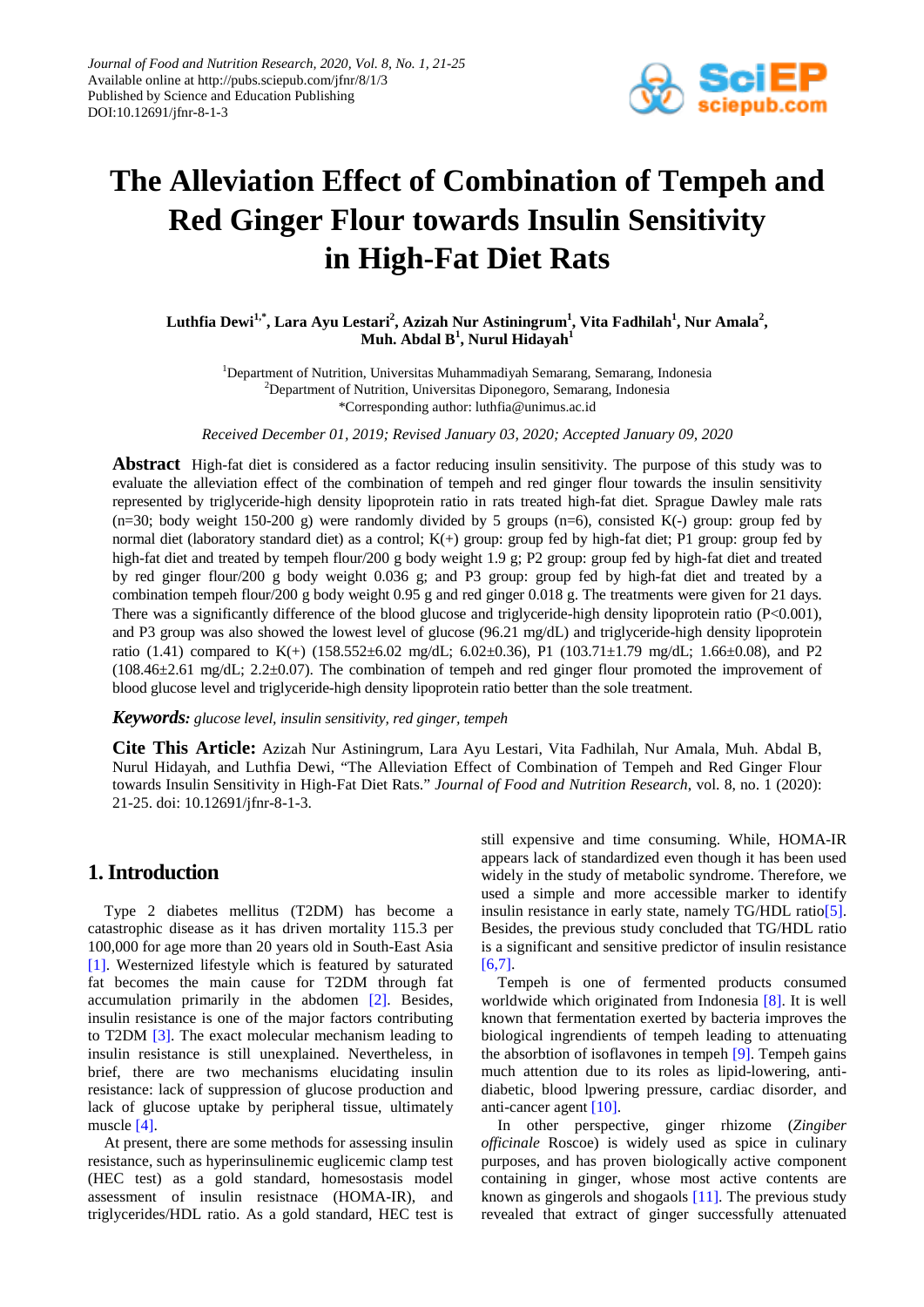oxidative stress, inflammation and apoptosis, and enhanced antiozidant in the diabetic kidney rats [\[12\].](#page-3-10) 

There has no study revealed the effect of combination of tempeh and red ginger flour on insulin sensitivity attenuation. Therefore, this study aimed to examine whether tempeh flour combined by red ginger flour possessed an increasing effect on insulin sensitivity instead of the sole treatment. We used TG/HDL ratio as a marker of insulin sensitivity.

# **2. Material and Methods**

### **2.1. Reagent and Materials**

Tempeh was obtained from Tembalang, Semarang, while red ginger (RG) was obtained from Sendangmulyo, Semarang, Indonesia. GPO-PAP kit for TG level, and GOD-PAP kit for glucose assay were purchased from Elabscience.

## **2.2. Preparation of Tempeh and Red Ginger Flour**

Before steamed, tempeh was sliced in the dice-form and be remained in the cabinet dryer. Then, dried-tempeh was ground using a sieve mesh size 100 mm. The same procedure was conducted to make red ginger flour.

#### **2.3. Animal Experimental Design**

Sprague Dawley male rats (n=30; body weight 150-200 g) were obtained from the Study Center of Food and Nutrition Laboratory, Gadjah Mada University, Yogyakarta. The rats were housed individually under a 12 h light/dark cycle with a regulated temperature  $(21^0C)$  and humidity (50%  $\pm$  5%). The study was conducted in accordance with the Animal Laboratory Guideline of the Study Center of Food and Nutrition Laboratory, Gadjah Mada University, Yogyakarta. The study design was reviewed and approved by the Ethical Clearance Committee of Public Health Faculty, Universitas Muhammadiyah Semarang with certificate number 162/KEPK-FKM/UNIMUS/2019.

After a week of acclimatization, the rats were randomly divided by 5 groups ( $n=6$ ), consist of  $K(-)$  group: group fed by normal diet (laboratory standard diet AD II, 4.35 kcal/g, 0% fat) as a control;  $K(+)$  group: group fed by high-fat diet; P1 group: group fed by high-fat diet and treated by TF 1.9 g/200 g body weight; P2 group: group fed by high-fat diet and treated by RG flour 0.036 g/200 g body weight; and P3 group: group fed by high-fat diet and treated by a combination TF 0.95 g/200 g body weight and RG 0.018 g/200 g body weight. The high-fat diet was made by the addition of duck egg yolk in laboratory standard diet AD II (5.28 kcal/g, 11.1% fat). All rats were given diets in the pellet form in 20 g/day and were supplied by *ad-libitum* water. TF and RG flour were added to the pellet. The interventions were given for 21 days. At the end of the study, the overnight fasted blood rats were collected through retroorbital. To get plasma, 3 mL blood was centrifuged at 3500 rpm for 5 minutes and was stored at -80°C for future use.

# **2.4. Assessment of Food Intake and Body Weight**

Food intake was assessed daily by subtraction of the amount of food given daily (20 g) by leftover using the **Ozeri ZK14-S Pronto Digital Food Scale**. Furthermore, bodyweight was assessed weekly static weight (Biosep-In Vivo Research Instrument, USA).

#### **2.5. Assessment of Biochemical Parameter**

#### Triglyceride level (TG)

TG level was assessed using 10  $\mu$ L serum which was added by 1000 µL working solution then was mix thoroughly. After incubated at  $37^0C$  for 10 minutes, the OD was read at 510 nm with a 0.5 cm diameter cuvette. TC was calculated by the following formula:

*TG level (mmol / L)* = 
$$
\frac{OD \text{ sample} - OD \text{ blank}}{OD \text{ standard} - OD \text{ blank}} \times 2.26.
$$

HDL level

HDL level was assessed using a 10 µL sample which was added by 750 µL Reagent 1 (consist of Good's Buffer, Toos,  $MgCl<sub>2</sub> 6H<sub>2</sub>O$ , fat oxidase, and peroxidase). The solution was mixed and was incubated at 37°C for 5 minutes. The OD value (A1) was measured at 546 nm. Reagent 2 (consist of Good's Buffer, 4-ampyrones,  $MgCl<sub>2</sub>$  $6H<sub>2</sub>O$ , fat esterase, and surfactant) as many as 250  $\mu$ L was added to the solution and was mixed. After incubated at 37°C for 5 minutes, the OD value (A2) was measured at 546 nm. HDL level was calculated by the following formula:

*HDL level (mmol / L)*  
= 
$$
\frac{(A2sample - A1sample) - (A2blank - A1blank)}{(A2standard - A1standard) - (A2blank - A1blank)}
$$
  
For conservation of standard

x concentration of standard.

Glucose level

Blood sample 1 ml was taken in the Eppendorf tube which has been dropped by anticoagulant EDTA. The sample then was centrifuged in 3000 rpm for 3 minutes. Of the sample, 20 μl was taken and was added in 2000 μl enzyme working solution tube. The same steps were done to standard and distilled water. The tubes were incubated in 37°C water bath for 25 minutes. The spectrophotometer was set to zero with a blank tube and was measured in the OD values and in 505 nm wavelength. Glucose level was calculated using the formula:

Glucose (mmol/l)  $=\frac{OD \text{ sample} - OD \text{ blank}}{OD \text{ standard} - OD \text{ blank}}$  x5 . *x dillution factor of sample before tested*

*Glucose*  $(mg/dl) = mmol/l x18$ .

#### **2.6. Statistical Analysis**

Data were expressed as mean  $\pm$  standard deviation (SD) and were analyzed by one-way ANOVA followed by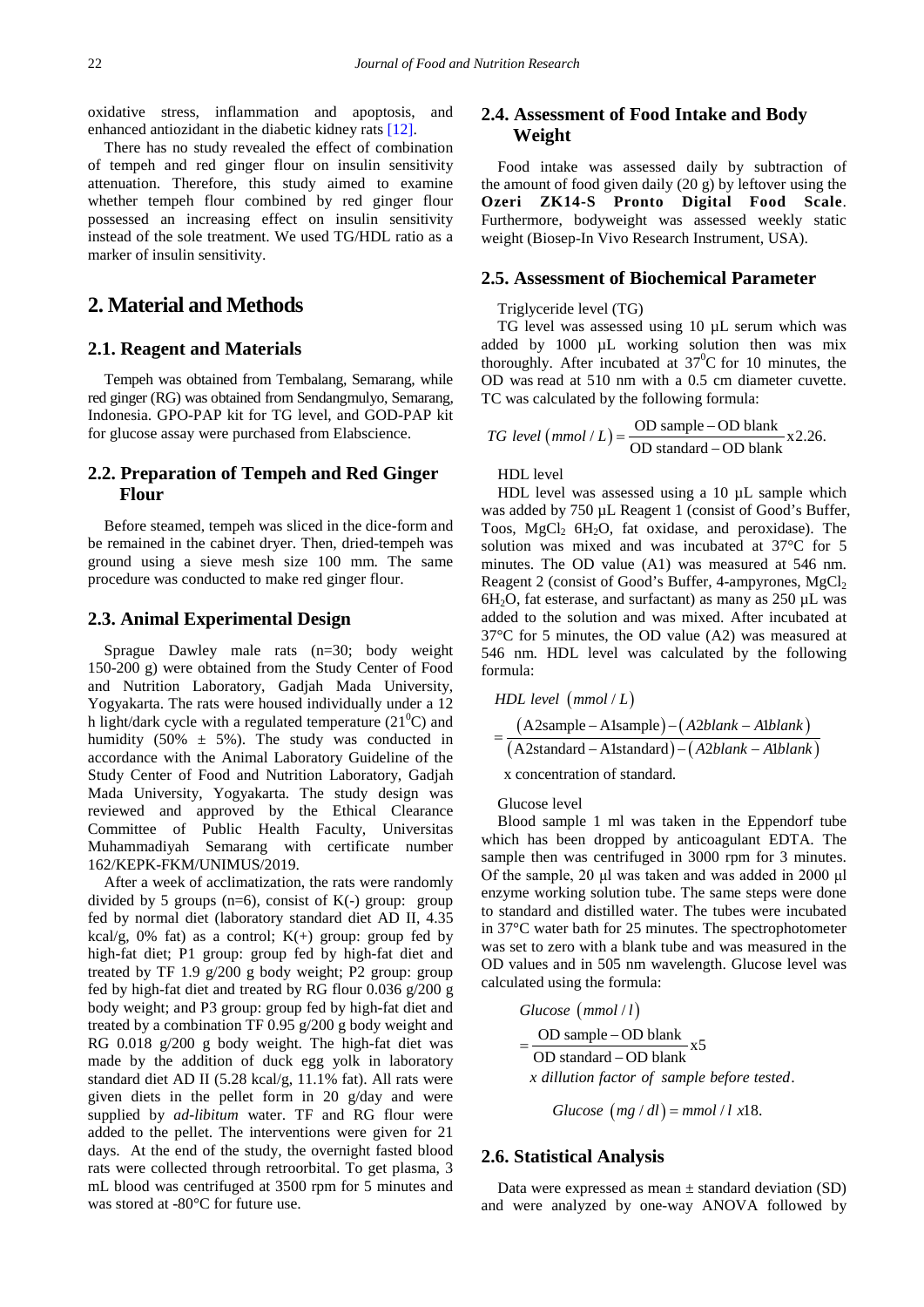Tukey's post hoc test. All data were performed using the Statistical Product and Service Solution (IBM SPSS 21.0). The data were regarded as significant at  $P<0.05$  and a confidence interval 95%.

## **3. Results**

Bodyweight and food intake

Along with the study, there was no significant difference in food intake between all groups (Figure 1A). All groups had a food intake ranging from 17.2 to 18 g per day during the study. On the other hand, a significant differences appeared on body weight primarily in the third week (P<0.05). The significant different experienced on P3 and  $K(-)$  groups compared with the  $K(+)$  group which can be seen in Figure 1B.

Glucose and TG/HDL ratio

Blood glucose levels of the treatment groups were significantly different (P<0.05) compared to  $K(+)$ . Of the treatment groups in Figure 1A, the P3 group possessed the lowest blood glucose level followed by P1 and P2 respectively. Between the treatment groups, P3 had significantly different (P<0.05).

The same pattern showed in Figure 1B occurred to the insulin sensitivity which was represented by TG/HDL ratio. TG/HDL ratio in P3 group revealed the lowest ratio compared to all the groups followed by P1 and P2 respectively. P3 group had significantly lower compared to the P2 group  $(P<0.05)$ . In the same way, P1 showed significantly a higher TG/HDL ratio than  $P2$  ( $P<0.05$ ).

## **4. Discussion**

Melatonin is a hormone regulating sleep/wake cycle and also is considered as an antioxidant which progresses through non-receptor processes [\[13\].](#page-3-11) Some foods contain melatonin levels which not only originates from the main ingredients, like grapes but also through the process, like cultural foods from Japan which mostly processed by fermentation (such as *natto, miso, tofu, shoyu*) [\[13,14\].](#page-3-11) Melatonin could be synthesized in the fermentation process due to yeast growth [\[15\].](#page-3-12) In this animal experimental study, tempeh flour treatments exerted the bodyweight level lower than red ginger treatment which might indicate that tempeh flour contains melatonin components. This is our first hypothesize and it potentiates to be further explored since tempeh is one of the fermented products which quite similar to the basic ingredient of *tofu*. A theory corroborating our finding is the previous study conducted in animal laboratory supplemented by melatonin which successfully reduced lipogenesis and acted to increase the lipolytic capacity and oxygen rate consumption of adipocytes through PPAR-γ and CEBP-α by 3T3-L1 cells differentiation [\[16\].](#page-3-13) The total bodyweight of the group treated by the combination of tempeh and red ginger flour showed lower compared to the total body weight in the group treated by sole tempeh flour. It is speculated that there is a synergistic component in tempeh and red ginger leading to increase beneficial effects towards body weight.



Figure 1. Effect of tempeh and red ginger flour, and the combination of tempeh and red ginger flour on food intake (A) and body weight (B). Values high-fat as means  $\pm$  SD (n=30). \*P<0.05 versus K(+) group

High-fat diet prescription for 21 days successfully decreased insulin sensitivity in this study. There are some possibilities that can explain the mechanism: 1) decreases in binding affinity of cell membrane towards insulin action which eventually decreases the cell membrane responsiveness; 2) increases in inflammatory cytokines [\[3\].](#page-3-2)



**Figure 2.** Effect of tempeh and red ginger flour and the combination of tempeh and red ginger flour for 21 days. (A) glucose level. (B) TG/HDL ratio. (a) represents a significant difference compared to all groups represents a significant difference towards a related group. Value is expressed as mean  $\pm$  SD. Data were considered significant at P<0.05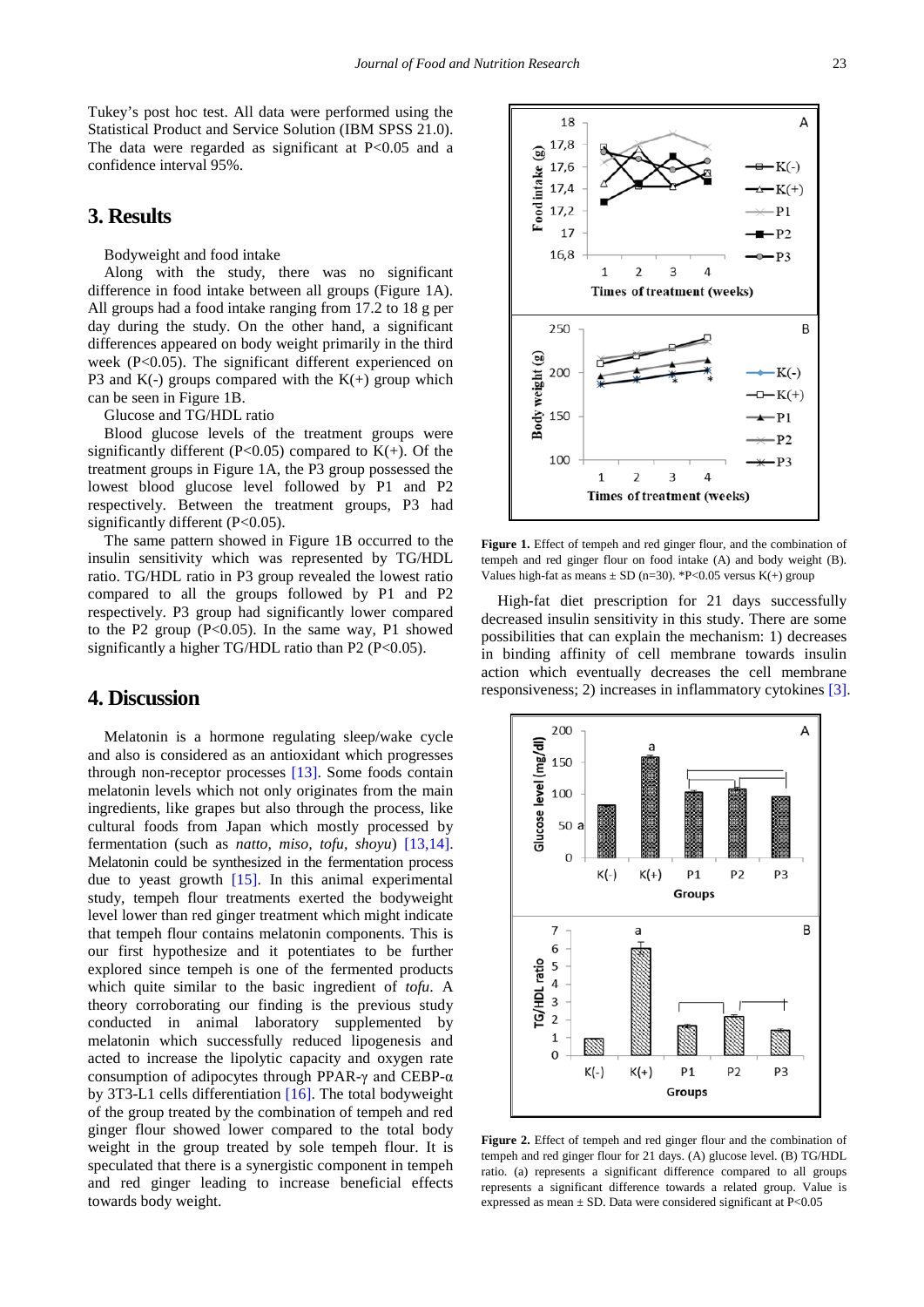Tempeh is one of the fermentation products originated from Indonesia which is considered a low-cost protein source [\[14\].](#page-3-14) The fermentation process in tempeh has long been known to hydrolyze isoflavone glucosides content in soybean to aglycones form, therefore isoflavone content including genistein, daidzein, and glycitein are absorbed at higher rate than their glucosides [\[8,9,14\].](#page-3-6) Tempeh contains approximately  $43.5 \pm 8.3$  mg%/100 g isoflavone that The group treated by tempeh had a significant difference in blood glucose level and insulin sensitivity compared to the positive control group. Soybean isoflavones in tempeh are featured by diphenolic compounds that are similar to estrogen and bind to estrogen receptor[s\[8\].](#page-3-6) Estrogen is an essential factor for glucose-stimulated insulin secretion and the expansion and maintenance of β-cell mass. Even though the exact mechanism is still unclear, but estrogen is able to close KATP channels through a cyclic guanosine monophosphate-dependent phosphorylation leading to stimulates insulin secretion [\[9,17\].](#page-3-7)

Furthermore, the sole treatment of red ginger flour alleviated glucose level and insulin sensitivity of rat fed by a high-fat diet. The hypoglycemic effect of red ginger powder is because of its phenols, polyphenols, and flavonoids content which decrease blood glucose level by antagonistic activity agonists serotonin receptors and its blockage. Ginger also potentiates to reduce glucose absorption by inhibiting intestinal glucoside and amylase enzyme activity [\[18\].](#page-3-15) Another mechanism that can support the ginger powder administration to improve insulin sensitivity is a component so-called 6-Gingerol in ginger stimulates glucose metabolism through AMPKalpha2-mediated AS160-Rab5 pathway and via regulation of insulin-mediated glucose [\[19\].](#page-3-16) The other components in ginger such as 6-shogaol and 6-paradol promote glucose utilization in both adipocytes and muscle cells [\[20\].](#page-4-0) Ginger roles as a suppressor for NF-κB due to S[-\[6\]-](#page-3-5)gingerol effect, as the most abundant component in ginger, to ameliorate diabetes-induced upregulation of TNF-α, IL-1, and IL-6 and to suppress ROS-activated NF-κB/COX2 [\[21,22,23\].](#page-4-1)

The effect of the combination of the tempeh and red ginger has the biggest reduction in blood glucose levels and the highest improvement of insulin sensitivity. This postulates that the combination of those has a synergistic effect to alleviate insulin sensitivity. However, as this is speculation, further investigation is needed to determine the most active component of ginger that responsible for the isoflavones in tempeh to improve insulin sensitivity.

# **5. Conclusions**

In conclusion, the combination of tempeh and red ginger flour on a high-fat diet rat showed a beneficial effect better than the sole treatment on body weight, blood glucose level, and insulin sensitivity.

# **Acknowledgments**

This study did not receive any specific funding from public, commercial, or non-profit sectors.

## **Statement of Competing Interests**

There is no conflict of interest.

# **References**

- <span id="page-3-0"></span>[1] World Health Organisation, "Global report on diabetes", 2018.
- <span id="page-3-1"></span>[2] M. Virally, J. F. Blicklé, J. Girard, S. Halimi, D. Simon, and P. J. Guillausseau, "Type 2 diabetes mellitus: epidemiology, pathophysiology, unmet needs and therapeutical perspectives", *Diabetes Metab.*, vol. 33, no. 4, pp. 231–244, 2007.
- <span id="page-3-2"></span>[3] A. D. von Frankenberg, A. Marina, X. Song, H. S. Callahan, M. Kratz, and K. M. Utzschneider, "A high-fat, high-saturated fat diet decreases insulin sensitivity without changing intra-abdominal fat in weight-stable overweight and obese adults", *Eur. J. Nutr.*, vol. 56, no. 1, pp. 431-443, 2017.
- <span id="page-3-3"></span>[4] K. Blaslov, F. S. Naranđa, I. Kruljac, and I. P. Renar, "Treatment approach to type 2 diabetes: Past, present and future", *World J. Diabetes*, vol. 9, no. 12, pp. 209-219, 2018.
- <span id="page-3-4"></span>[5] W. C. Yeh, Y. C. Tsao, W. C. Li, I. S. Tzeng, L. S. Chen, and J. Y. Chen, "Elevated triglyceride-to-HDL cholesterol ratio is an indicator for insulin resistance in middle-aged and elderly Taiwanese population: A cross-sectional study", *Lipids Health Dis.*, vol. 18, no. 1, pp. 1-7, 2019.
- <span id="page-3-5"></span>[6] E. G. Behiry, N. M. El Nady, O. M. AbdEl Haie, M. K. Mattar, and A. Magdy, "Evaluation of TG-HDL Ratio Instead of HOMA Ratio as Insulin Resistance Marker in Overweight and Children with Obesity", *Endocrine, Metab. Immune Disord. - Drug Targets*, vol. 19, no. 5, pp. 676-682, 2019.
- [7] B. Pantoja-Torres *et al.*, "High triglycerides to HDL-cholesterol ratio is associated with insulin resistance in normal-weight healthy adults", *Diabetes Metab. Syndr. Clin. Res. Rev.*, vol. 13, no. 1, pp. 382-388, 2019.
- <span id="page-3-6"></span>[8] V. Mani and L. C. Ming, "Tempeh and Other Fermented Soybean Products Rich in Isoflavones", in *Fermented Foods in Health and Disease Prevention*, Elsevier Inc., 2017, pp. 453-474.
- <span id="page-3-7"></span>[9] D. Y. Kwon, J. W. Daily, H. J. Kim, and S. Park, "Antidiabetic effects of fermented soybean products on type 2 diabetes", *Nutr. Res.*, vol. 30, no. 1, pp. 1-13, 2010.
- <span id="page-3-8"></span>[10] M. Jayachandran and B. Xu, "An insight into the health benefits of fermented soy products", *Food Chem.*, vol. 271, no. July, pp. 362-371, 2019.
- <span id="page-3-9"></span>[11] S. Oh *et al.*, "Ginger extract increases muscle mitochondrial biogenesis and serum HDL-cholesterol level in high-fat diet-fed rats", *J. Funct. Foods*, vol. 29, pp. 193-200, 2017.
- <span id="page-3-10"></span>[12] A. M. Al Hroob, M. H. Abukhalil, R. D. Alghonmeen, and A. M. Mahmoud, "Ginger alleviates hyperglycemia-induced oxidative stress, inflammation and apoptosis and protects rats against diabetic nephropathy", *Biomed. Pharmacother.*, vol. 106, no. June, pp. 381-389, 2018.
- <span id="page-3-11"></span>[13] A. Vilela, "The importance of yeasts on fermentation quality and human health-promoting compounds", *Fermentation*, vol. 5, no. 2, 2019.
- <span id="page-3-14"></span>[14] Z. H. Cao, J. M. Green-Johnson, N. D. Buckley, and Q. Y. Lin, "Bioactivity of soy-based fermented foods: A review", *Biotechnol. Adv.*, vol. 37, no. 1, pp. 223-238, 2019.
- <span id="page-3-12"></span>[15] X. Meng *et al.*, "Dietary sources and bioactivities of melatonin", *Nutrients*, vol. 9, no. 4, pp. 1-64, 2017.
- <span id="page-3-13"></span>[16] T. da S. M. de Farias *et al.*, "Melatonin Supplementation Decreases Hypertrophic Obesity and Inflammation Induced by High-Fat Diet in Mice", *Front. Endocrinol. (Lausanne).*, vol. 10, no. November, pp. 1-13, 2019.
- [17] S. H. Bintari, N. D. Putriningtyas, K. Nugraheni, N. S. Widyastiti, E. Dharmana, and A. Johan, "Comparative effect of Tempe and soymilk on fasting blood glucose, insulin level and pancreatic beta cell expression (Study on streptozotocin-lnduced diabetic rats)", *Pakistan Journal of Nutrition*, vol. 14, no. 4. pp. 239-246, 2015.
- <span id="page-3-15"></span>[18] M. H. El Gayar, M. M. M. Aboromia, N. A. Ibrahim, and M. H. Abdel Hafiz, "Effects of ginger powder supplementation on glycemic status and lipid profile in newly diagnosed obese patients with type 2 diabetes mellitus", *Obes. Med.*, vol. 14, no. April, 2019.
- <span id="page-3-16"></span>[19] J. Zhu, H. Chen, Z. Song, X. Wang, and Z. Sun, "Effects of Ginger (Zingiber officinale Roscoe) on Type 2 Diabetes Mellitus